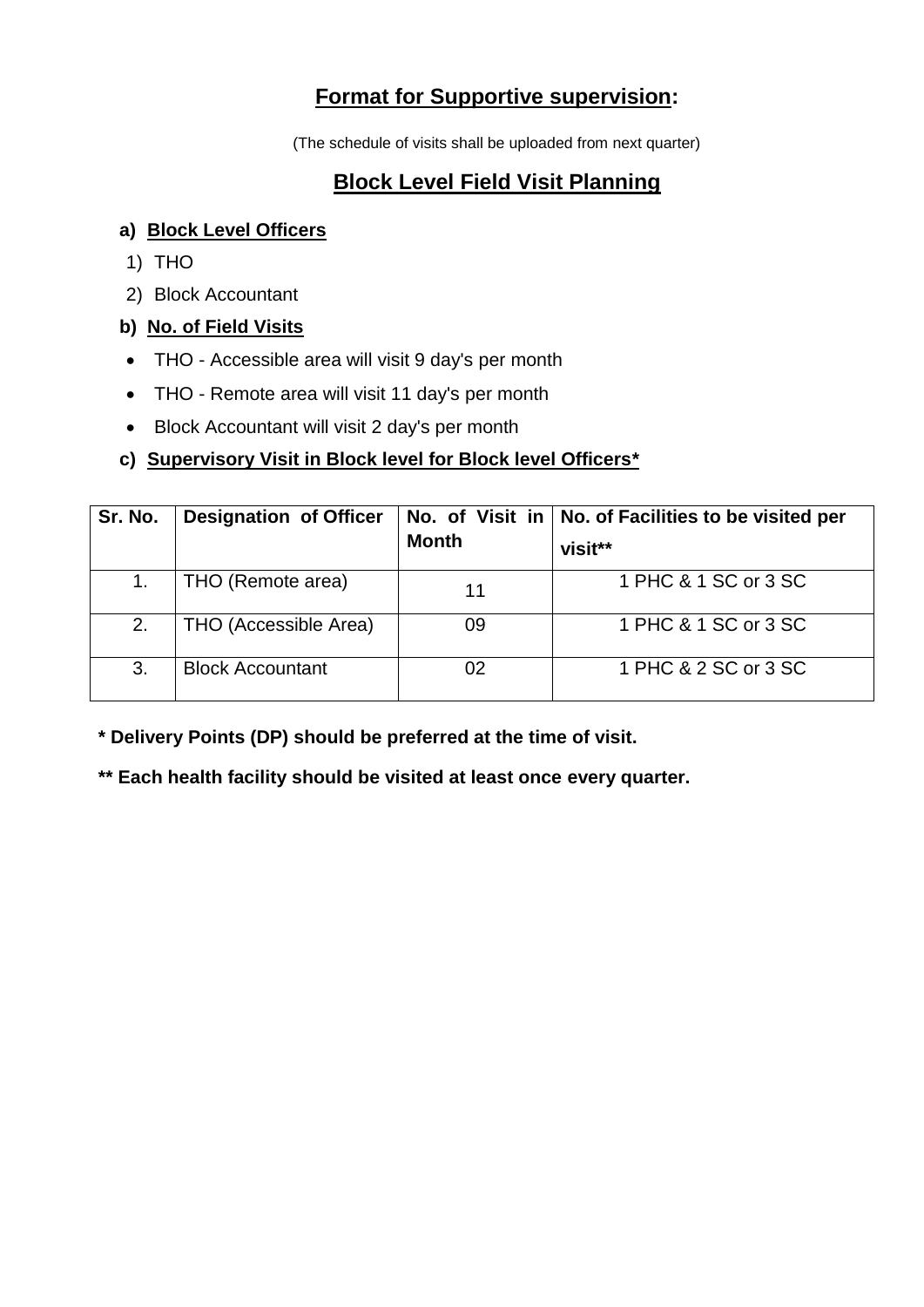# **District Level Field Visit Planning**

#### **a) District level Officers**

- 1. District Program Manager
- 2. District Account Manager
- 3. District M&E Officer
- 4. Dy. Engineer
- 5. Jr. Engineer
- 6. MOHDTC
- 7. District RKS Coordinator
- 8. IPHS Coordinator

#### **b) No. of Field Visits of Officer's**

- District Program Manager will visit 7 day's per month
- District Account Manager will visit 7 day's per month
- District M&E Officer will visit 9 day's per month
- Dy. Engineer will visit 9 day's per month
- Jr. Engineer will visit 11 day's per month
- MOHDTC will visit 7 day's per month
- District RKS Coordinator will visit 9 day's per month
- IPHS Coordinator will visit 9 day's per month
- QA Coordinator will visit 9 days per month

#### **c) Supervisory Visit of District level Officers\***

| Sr. No. | <b>Designation of Officer</b>   | No. of Visit<br>in Month | No. of Facilities to be visited per<br>visit |
|---------|---------------------------------|--------------------------|----------------------------------------------|
| 1.      | District Program Manager        |                          | 1Taluka Office, 1 PHC & 2 SC                 |
|         |                                 | 7                        | Or                                           |
|         |                                 |                          | 1 RH/SDH, 1 FRU & 1 DP PHC                   |
| 2.      | <b>District Account Manager</b> |                          | 1Taluka Office, 1 PHC & 2 SC                 |
|         |                                 | 7                        | Or                                           |
|         |                                 |                          | 1 RH/SDH, 1 FRU & 1 DP PHC                   |
| 3.      | <b>District M&amp;E Officer</b> |                          | 1 PHC & 3 SC                                 |
|         |                                 | 9                        | or                                           |
|         |                                 |                          | 1 RH/SDH, 1 FRU & 1 DP PHC                   |
| 4.      | Dy. Engineer                    |                          | 1 PHC & 3 SC                                 |
|         |                                 | 9                        | or                                           |
|         |                                 |                          | 1 RH/SDH, 1 FRU & 1 DP PHC                   |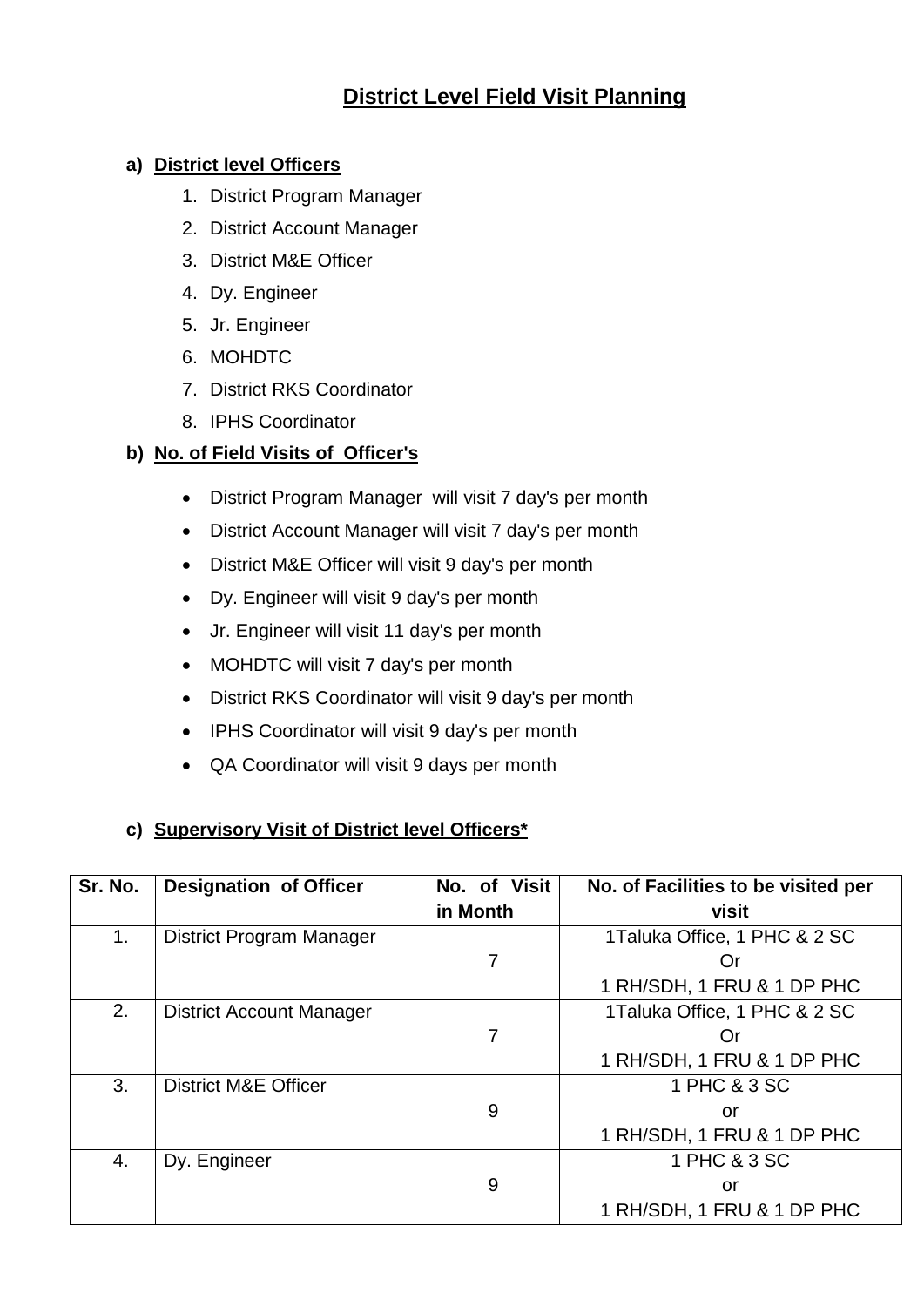| 5. | Jr. Engineer                    |    | 1 PHC & 3 SC                 |
|----|---------------------------------|----|------------------------------|
|    |                                 | 11 | or                           |
|    |                                 |    | 1 RH/SDH, 1 FRU & 1 DP PHC   |
| 6. | <b>MODHTC</b>                   |    | 1 PHC & 3 SC                 |
|    |                                 | 7  | or                           |
|    |                                 |    | 1 RH/SDH, 1 FRU & 1 DP PHC   |
| 7. | <b>District RKS Coordinator</b> |    | 1 PHC & 3 SC                 |
|    |                                 | 9  | or                           |
|    |                                 |    | 1 RH/SDH, 1 FRU & 1 DP PHC   |
| 8. | <b>IPHS Coordinator</b>         |    | 1 PHC & 3 SC                 |
|    |                                 | 9  | or                           |
|    |                                 |    | 1 RH/SDH, 1 FRU & 1 DP PHC   |
| 9. | <b>QA Coordinator</b>           |    | 1 DP PHC & 3 DP SC           |
|    |                                 | 9  | or                           |
|    |                                 |    | 1DP RH/SDH, 1 FRU & 1 DP PHC |

**\* Delivery Points (DP) should be preferred at the time of visit.**

# **District Officers from DHO Side**

## **a) District level Officer from DHO side**

- 1) District Health Officer
- 2) District RCH Officer
- 3) District Statistical Officer

## **b) No. of Visits**

- District Health Officer will visit 3 to 10 day's per month
- District RCH Officer will visit 10 day's per month
- District Statistical Officer will visit 7 day's per month
- District RKS Coordinator will visit 9 day's per month

## **c) Supervisory Visit of DHO Side District level Officer\***

| Sr. No. | <b>Designation of Officer</b>       | No. of Visit in<br><b>Month</b> | No. of Facilities to be visited<br>per visit     |
|---------|-------------------------------------|---------------------------------|--------------------------------------------------|
| 1.      | <b>District Health Officer</b>      | 3 to 10                         | 1 Taluka Office, 1 PHC & 2 SC                    |
| 2.      | <b>District RCH Officer</b>         | 10                              | 1 Taluka Office, 1 PHC & 2 SC                    |
| 3.      | <b>District Statistical Officer</b> |                                 | 1 PHC & 3 SC<br>or<br>1 RH/SDH, 1 FRU & 1 DP PHC |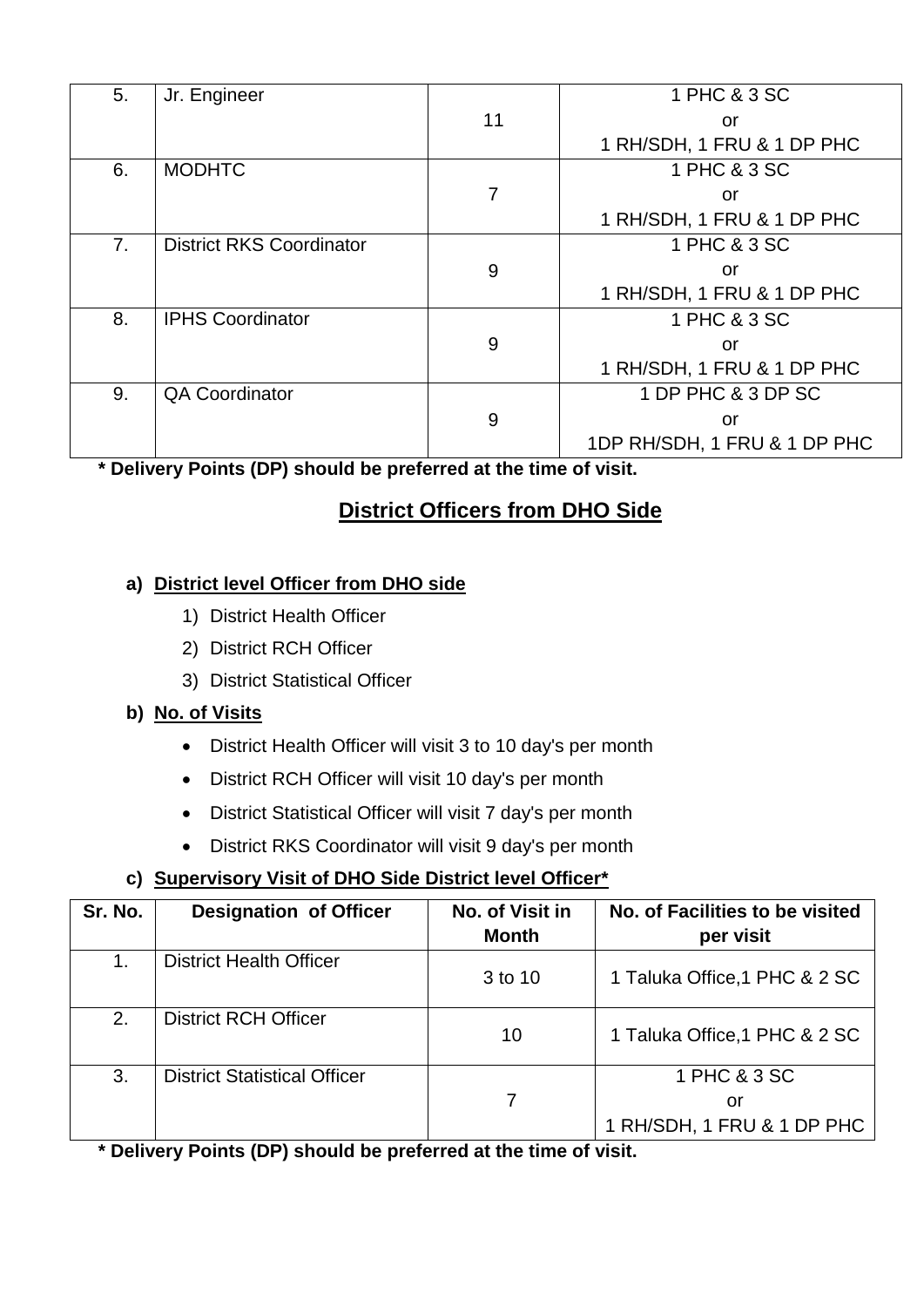# **District Officers from CS Side**

### **a) Civil Surgeon Side District level Officer**

- 1) Civil Surgeon
- 2) RMO (O)

### **b) No. of Visits**

- Civil Surgeon will visit 3 to 10 day's per month
- RMO (O) will visit 10 day's per month

### **c) Supervisory Visit of Civil Surgeon Side District level Officer\***

| Sr. No. | <b>Designation of Officer</b> | No. of Visit in<br><b>Month</b> | No. of Facilities to be visited<br>per visit |
|---------|-------------------------------|---------------------------------|----------------------------------------------|
|         | Civil Surgeon                 | 3 to 10                         | 1 RH/SDH, 1 PHC & 2 SC                       |
| 2.      | $RMO$ (O)                     | 10                              | 1 RH/SDH, 1 PHC & 2 SC                       |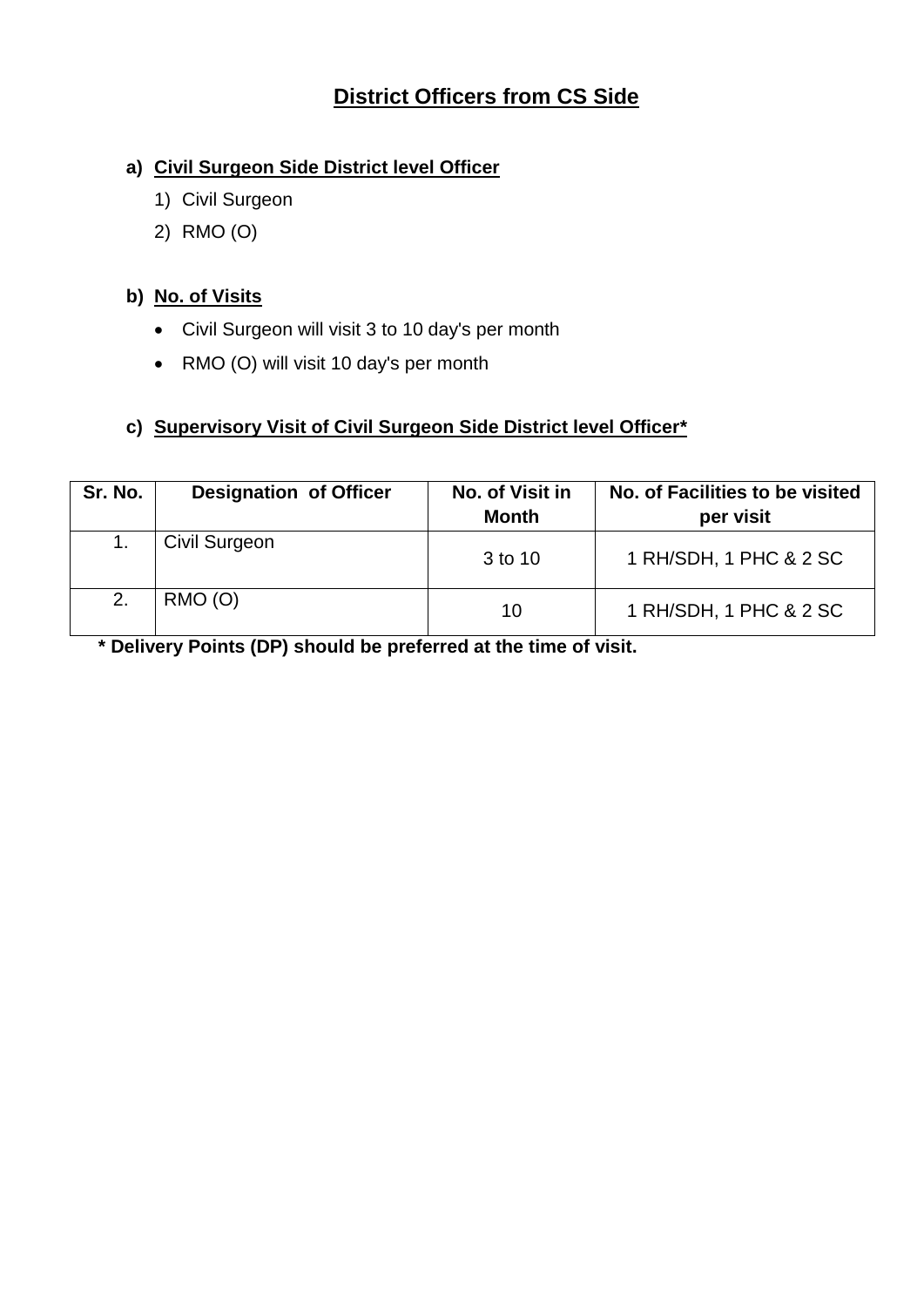# **Circle Level Field Visit Planning**

#### **a) Circle level Officers**

- 1) Deputy Director
- 2) Assist. Director
- 3) Circle Program Manager
- 4) Circle M & E Officer
- 5) Assist. Director (Nutrition & Training Centers)
- 6) Principals HFWTC
- 7) EX. Engineer

### **b) No. of Field Visits of Officer's**

- Deputy Director will visit 5 day's per month
- Assist. Director will visit 7 day's per month
- Circle Program Manager will visit 7 day's per month
- Circle m& E officer will visit 9 day's per month
- Assist. Director (Nutrition & Training Centers) will visit 3 day's per month
- Principals HFWTC will visit 7 day's per month
- EX. Engineer will visit 7 day's per month

## **c) Supervisory Visit of Circle level Officers \***

| Sr. No. | <b>Designation of Officer</b> | No. of Visit in | No. of Facilities to be visited |
|---------|-------------------------------|-----------------|---------------------------------|
|         |                               | <b>Month</b>    | per visit                       |
| 1.      | <b>Deputy Director</b>        |                 | 1 DHO /CS Office, 1 PHC & 2 SC  |
|         |                               | 5               | Or                              |
|         |                               |                 | 1 RH/SDH, 1 FRU & 1 DP PHC      |
| 2.      | Assist. Director              |                 | 1 DHO /CS Office, 1 PHC & 2 SC  |
|         |                               | 7               | Or                              |
|         |                               |                 | 1 RH/SDH, 1 FRU & 1 DP PHC      |
| 3.      | Circle Program Manager        |                 | 1 DHO /CS Office, 1 PHC & 2 SC  |
|         |                               | $\overline{7}$  | Or                              |
|         |                               |                 | 1 RH/SDH, 1 FRU & 1 DP PHC      |
| 4.      | Circle M & E Officer          |                 | 1 DHO /CS Office, 1 PHC & 2 SC  |
|         |                               | 9               | Or                              |
|         |                               |                 | 1 RH/SDH, 1 FRU & 1 DP PHC      |
| 5.      | Assist. Director (Nutrition   |                 | 1 DHO /CS Office, 1 PHC & 2 SC  |
|         | & Training Centers)           | $\overline{7}$  | Ωr                              |
|         |                               |                 | 1 RH/SDH, 1 FRU & 1 DP PHC      |
| 6.      | <b>Principals HFWTC</b>       | $\overline{7}$  | 1 DHO /CS Office & DHTC         |
| 7.      | EX. Engineer                  |                 | 1 DHO /CS Office, 1 PHC & 2 SC  |
|         |                               | 7               | Or                              |
|         |                               |                 | 1 RH/SDH, 1 FRU & 1 DP PHC      |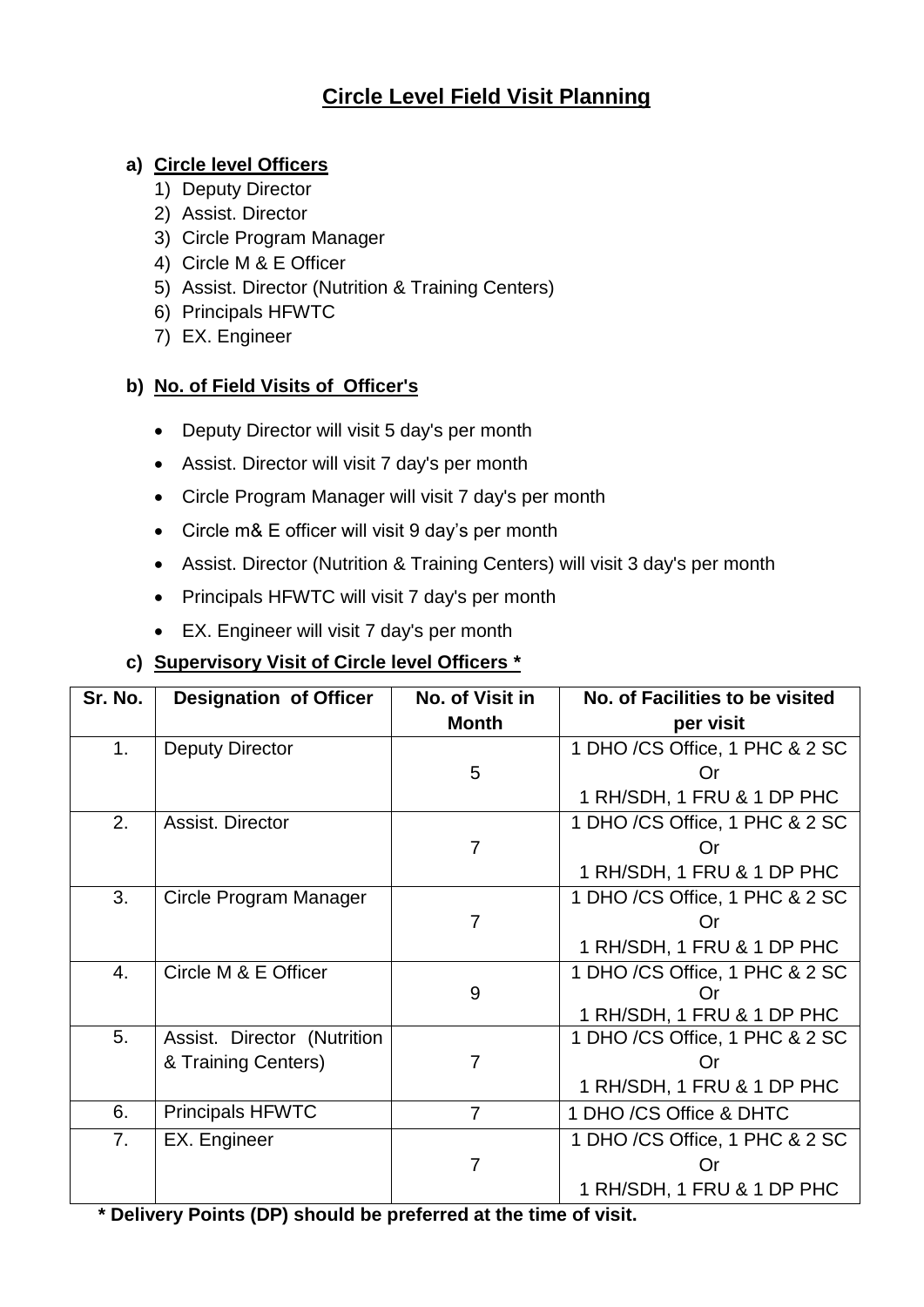# **State Level Field Visit Planning**

### **a) State level Officers**

- 1) ACS/Secretory/Mission Director/Director
- 2) Add. Director/Joint Director/Bureau Chiefs
- 3) Assist. Director of RCH & MFP
- 4) Principals & faculty SIHFW
- 5) Supt. Engineer
- 6) Dy. Director of DCPs
- 7) Senior Consultant (PPP/EMS/IPHS/RCH/Trg,etc)
- 8) Program Officers

## **b) No. of Field Visits of Officer's**

- ACS/Secretory/Mission Director/Director should do field visit work for 3 days per month
- Add. Director/Joint Director/Bureau Chiefs should do field visit work for 4 days per month.
- Dy. Director of DCPs should do field visit work for 4 days per month.
- Assist. Director of RCH & MFP should do field visit work for 4 days per month.
- Principals & faculty SIHFW should do field visit work for 4 days per month.
- Supt. Engineer should do field visit work for 5 days per month.
- Dy. Director of DCPs should do field visit work for 4 days per month.
- Senior Consultant (PPP/EMS/IPHS/RCH/Training, etc.) should do field visit work for 5 days per month.
- Program Officers should do field visit work for 4 days per month.

## **c) Supervisory Visit of State level Officers\***

| Sr. No. | <b>Designation of Officer</b>                 | No. of Visit in<br><b>Month</b> | No. of Facilities to be visited per<br>visit |
|---------|-----------------------------------------------|---------------------------------|----------------------------------------------|
| 1.      | ACS/Secretory/Mission<br>Director/Director    |                                 |                                              |
| 2.      | Add. Director/Joint<br>Director/Bureau Chiefs | $\overline{2}$                  | 1 DHO /CS Office, 1 FRU & 1 DP<br>PHC/2 SC   |
| 3.      | Assist. Director of RCH &<br><b>MFP</b>       | 4                               | 1 DHO /CS Office, 1 FRU & 1 DP<br>PHC/2 SC   |
| 4.      | Principals & faculty SIHFW                    | 4                               | DHTC, 1 FRU & 1 DP PHC/2 SC                  |